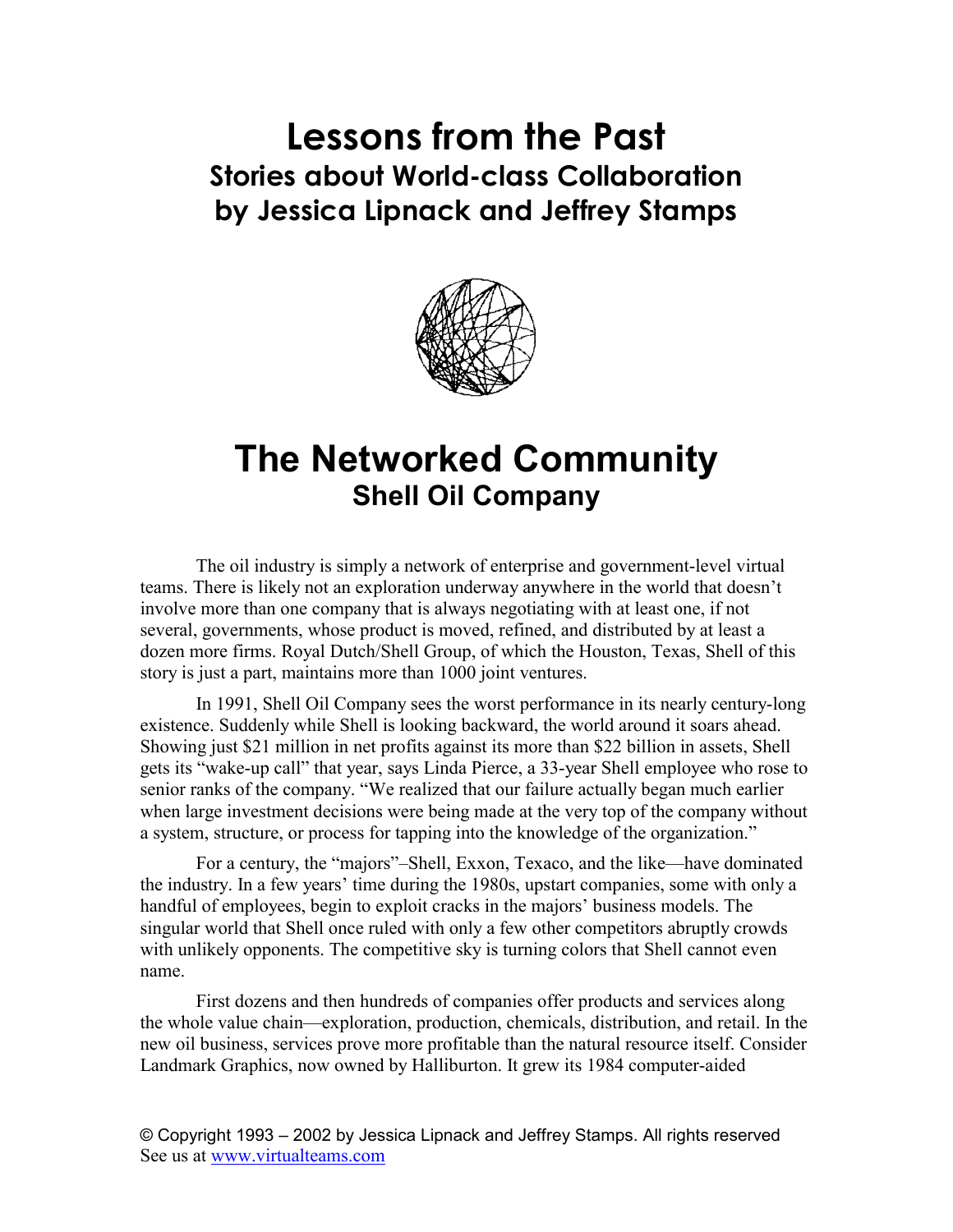exploration software to fill 90 percent of the oil-exploration information-technology marketin just a few years.<sup>i</sup>

Shell's initial response is predictable: Work force reductions of one-third, from 33,000 to 22,00, along with the elimination of significant layers of middle management. "We looked very hard at cost-cutting, which got us in touch with what our competition was doing. Much to our surprise, we learned that we were not competitive in producing a barrel of oil," Pierce says.

## **The Transformation**

In 1993, Shell's then-vice president of administration and finance, Phil Carroll, takes over as CEO. Within a few months, Carroll and a coterie of talented people, including Pierce, initiate what comes to be known as "The Transformation," a radical redesign of the way the company operates. Their new vision is quite simple: To become the premier company in the United States. Soon, imagined covers of Fortune appear around the company, with the pictures Shell executives captioned by that phrase.

The changes to come are profound. Carroll reorganizes the company's top executives into a "Leadership Council" that replaces the existing three-person General Executive Office. This seemingly simple modification heralds a dramatic break with Shell's organizational history. Shell had been the classic hierarchy with decisions made privately at the top, then imposed downward through a slow-moving, inflexible, not-verystreet-smart bureaucracy.

"We knew that an engaged workforce more fully involved in the business of the company would require a different kind of leadership," Pierce says. "We had technical leadership but not business leadership." The idea is that in the new Shell, no single place in the organization makes business decisions; many would.

Each principal business (exploration and production, chemicals, oil products) would be run by a chief executive officer responsible for delivering strategy and fulfilling financial commitments. Each also would have its own board of directors with seats held by executives from other internal businesses and corporate functions.

Soon thereafter, the 200 most senior leaders from across Shell convene as the "Corporate Leadership Group," threading still more connections across the company. Their charge is to protect both the welfare of the whole company and their own businesses simultaneously.

This new business model sends profit and loss to the major businesses, which in turn spawn a rich network of relationships among the company's financial officers. At one point, the chief financial officer of Shell Oil Company, the corporate "holding company" center of all the businesses, sits on 17 boards.

The Transformation also opens Shell's doors to the outside. Scores of creative people—authors, consultants, thinkers, musicians, "graphic facilitators"[ii](#page-5-0) and of course industry experts—come through the Shell Learning Center. Carroll builds the facility as an adjunct to the famous conference center at The Woodlands, the planned community outside Houston. The Learning Center is booked all the time but no desks are in sight (except in the offices of the people running the place). Abundant instead are chairs on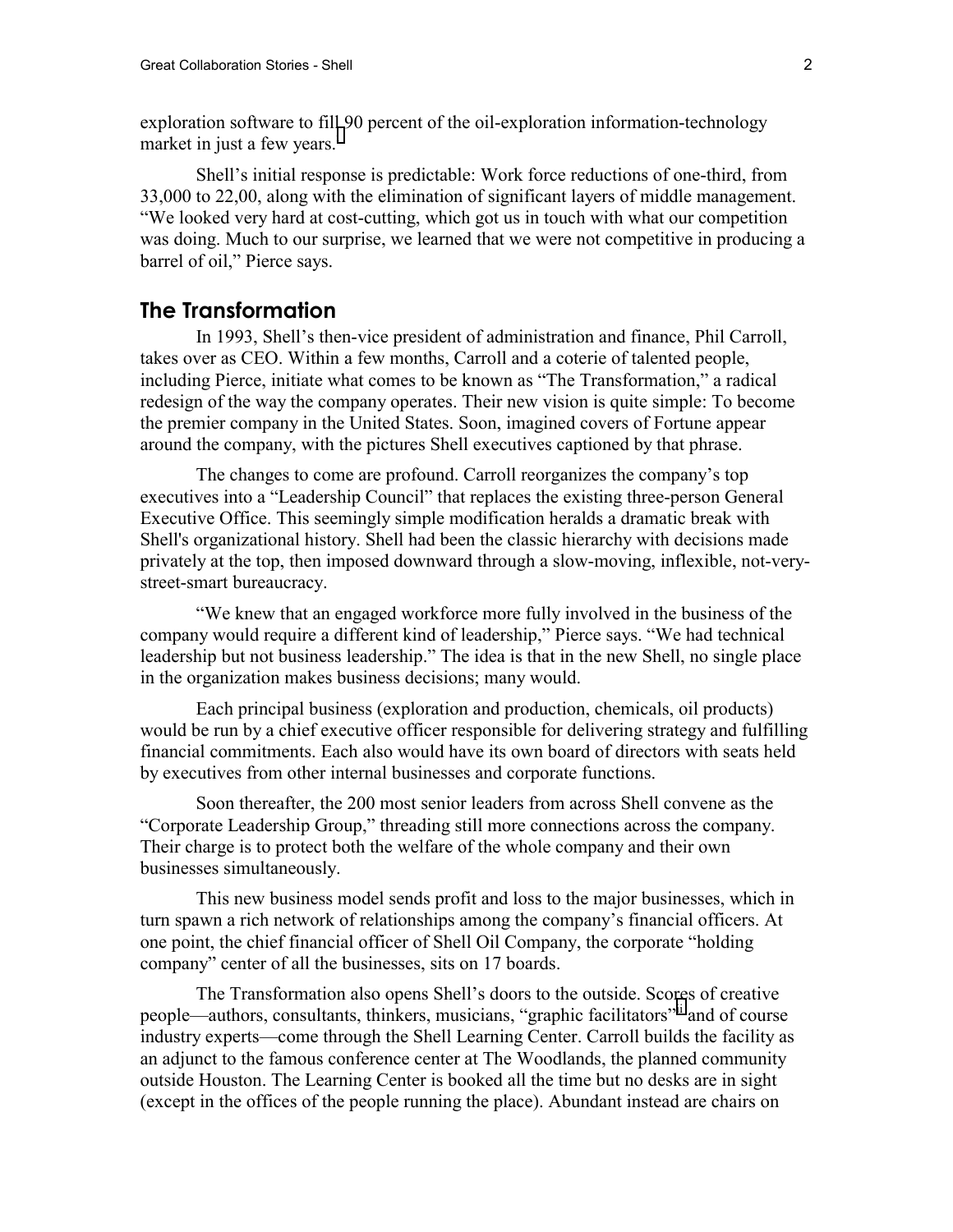rolling casters, comfortable enough for day-long meetings, walls that you can pin anything to, flip-charts, projectors, computers for logging into the company's network and buffets of excellent food. It's a superb environment for learning and building trust.

The Learning Center also serves as the meeting place for the company's many initiatives. Each initiative involves posing a set of questions to a cross-section of Shell employees. Typically these people would devote mixtures of full and part-time to the initiative for as long as six months. By its conclusion, Shell would have a new approach to diversity, recognition and strategic cost leadership.

In October 1997, Shell's planners, a small group of future-attuned strategists, many of whom have first-hand experience producing oil, present a startling statistic to the Leadership Council at its annual retreat in Galveston. As recently as three years earlier, Shell had owned nearly 100% of the companies in which its assets were deployed. By the time of the October meeting, that number has sunk to 34%. Everything else is or soon would be in joint ventures with competitors (including its retail business with Texaco and Saudi Aramco), or in global alliances with its parent. The planners predict the number will plummet even lower when Royal Dutch/Shell turns all of its businesses into global ones. The conclusion is that Shell no longer stands alone; it is deeply enmeshed in a "networked community" whose rules, assumptions, and guiding principles diverge markedly from its previous architecture.

> *Shell moves from "control through ownership to influence through relationships."[iii](#page-5-0)*

## **Strategic Initiative Teams**

A month later the Leadership Council convenes 38 people to join them as part of a new group of Strategic Initiative Teams (SIT). A broad cross-section of employees from Chet Servance, a boiler-maker at the company's Deer Park Refinery, to the company's then-treasurer, Tom Botts, are invited. Their mission is to answer four fundamental questions about the new Shell and make recommendations that the company can act on immediately:

How will we learn?

What will it mean to be part of the Shell family?

How will we develop our people?

How will we govern?

They divide into four teams, with the Leadership Council addressing the fourth question on governance. Pierce calls it the best project she ever worked on. "They started as four teams and ended as one," she says. "It began with the Leadership Council's desires but ultimately what drove the team was what they came to believe was important. That happened in a workshop [at the Learning Center] where the team became one and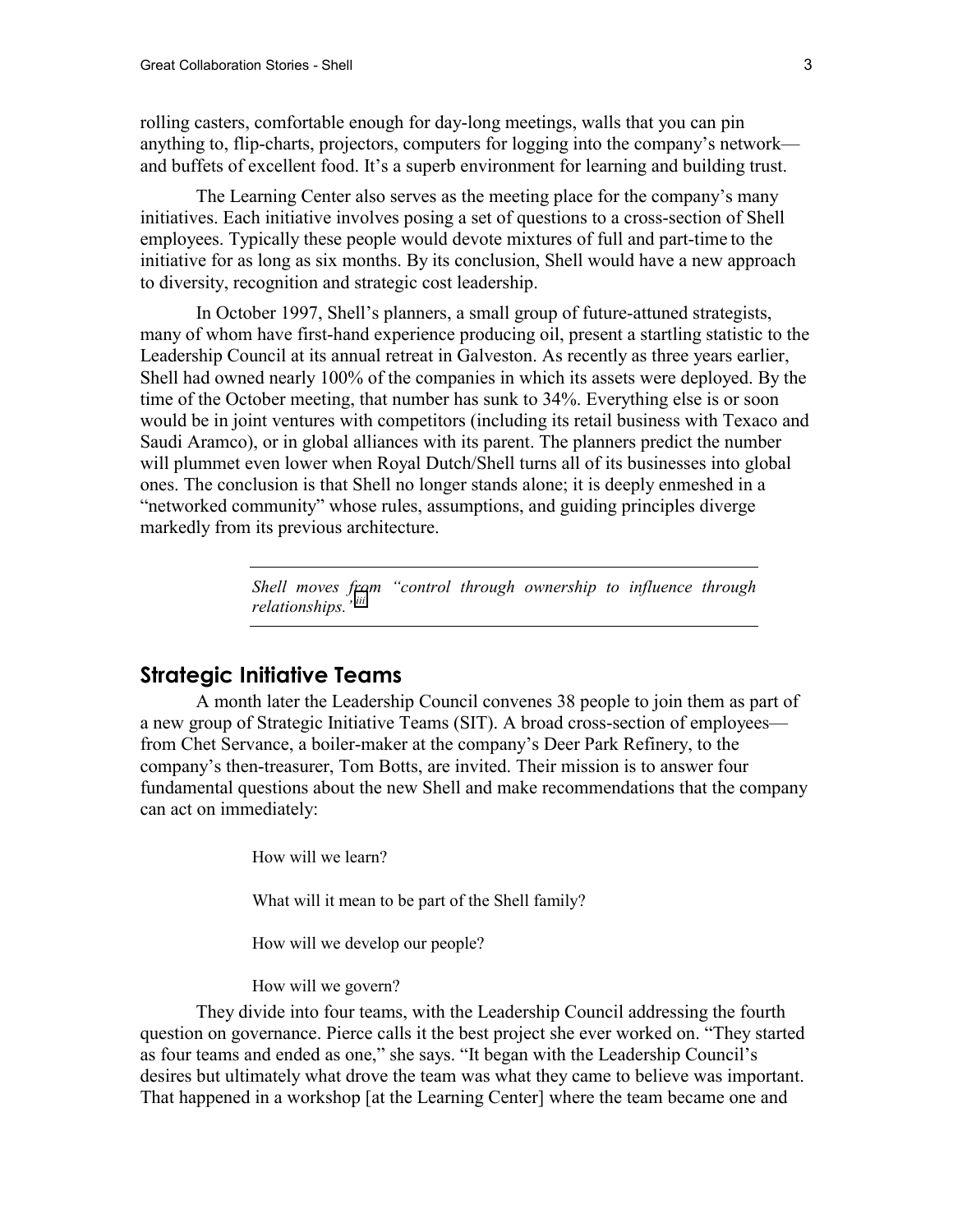took over the design of workshop much to delight of the facilitators who had designed it!" Pierce is referring to Bill McQuillen and Jim Tebbe, the head facilitators for the SIT, and Tom Botts, who serves as overall coordinator for the SIT. "They get credit for creating the conditions that allowed it to happen," Pierce believes.

It ultimately is a very large virtual team. Around the 38 core members are 90 more on the Employee Panel, a review team recruited as representative of the broader community in which Shell lives. Panel members, nicknamed "the spoons" because of their role in "stirring the pot" in support of the networked community, include a school superintendent, a local minister, the president of a local trucking company, and several spouses of Shell employees. This design insures that the SIT does not act in isolation. Regular reviews take place with the spoons, who in turn speak with their constituencies about the meaning of the new Shell.

The SIT provides a striking example of shared leadership at the highest strategy levels. Botts leads the initiative as principal coordinator of the effort, working closely with Pierce in her role as the liaison to the Leadership Council. The four sub-teams, including the Leadership Council itself, are responsible for answering one of the four questions; each has its own leaders and facilitators. McQuillen and Tebbe share responsibility for designing the meetings that convene the whole SIT group.<sup>iv</sup> Ed Kahn, another senior facilitator at Shell, designs and leads meetings with the spoons. The Leadership Council members also weave more strands—each belongs both to the governance team and serves as co-sponsor to one of the three other teams. As outside consultants, we also contribute leadership and content expertise on networked organizations.

"Networks are leaderful. Any virtual team that attempts to operate with one formal leader is not going to make it," Pierce says. She points to Botts' style of leadership as required in new organizations: He's a learner, she says. "In the networked world, things are continuously changing so the leader with the answers has no answers. Tom continuously holds the questions not the answers." Pierce refers to this quality as "hearing the music," meaning that there is a new background coherence for people in networked organizations. To hear it, you have to part with the traditional trapping of power—having the single right answer. Otherwise, you only hear noise. Create questions, not simple answers, and you will excel, she believes.

In a few short months, with people continuing to work their day jobs, the SIT turns out a "Networked Community Fieldbook," that includes se[v](#page-5-0)en "enabling recommendations" to propel the new Shell to a higher level of performance:

Executive Sponsorship of the process;

Network Leadership Group comprising leaders throughout the community;

Network Learning and Support Center to help build new competencies;

People Movement meaning that job postings are fluid throughout the community;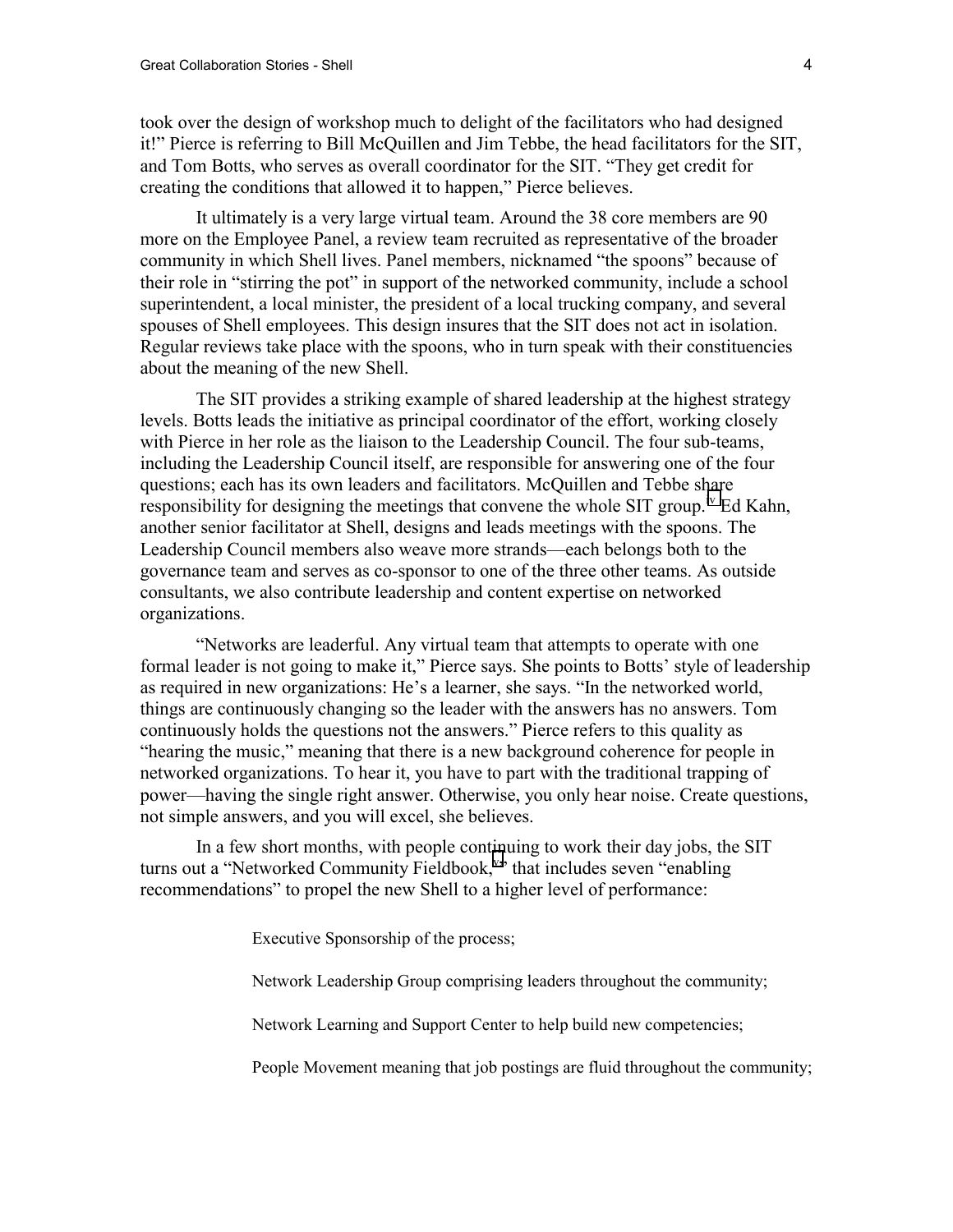Information technology infrastructures for communication and sharing;

After Action Review, an institutionalized learning process; and

Communities of Practice in pursuit of improved business performance.

The Leadership Council endorses and approves the recommendations upon the fieldbook's presentation, demonstrating how well the team had managed the expectations of its stakeholders. Within a few weeks:

- The Network Learning and Support Center sets up shop;
- The company makes investments in developing communities of practice $v<sup>T</sup>$ across the larger network;
- The U.S. Army's practice of After Action Reviews to evaluate all meetings is instituted, and
- The building of the information infrastructure to accommodate crossboundary work is accelerated.

Even larger changes in Shell's operating model come to pass that following summer that are served well by the work of the SIT. Royal Dutch/Shell Group, the parent company, "globalizes" all the U.S. businesses, meaning that they become accountable directly to their global organizations. Exploration and Production, long based in Houston and New Orleans, and the heart of the Shell Oil Company's revenue stream, for example, becomes part of Royal Dutch/Shell's global "Exploration Production" organization. Similar changes are made in the Houston-based chemical and services organizations.<sup>vii</sup>

Pierce and others believe that the work of the SIT, educating people about the power of working across more porous boundaries, helps ease the transition to the global Shell organization, which itself is grappling with the next level of planetary complexity.

"The global leaders have taken on huge accountability," she says. "'Think globally, act locally<sup>-viii</sup> is a snappy little phrase but what does it mean to operationalize it? Does the global team trust the local team? Is the local team able to operate with the whole in mind? It's a very hard decision to close a local plant."

There is no insurance policy for companies like Shell that are moving from the Industrial to the Information Age. But the investment it has made in preparing for the future is instructive for other brick-and-mortar companies. Technology and resources alone do not enable success; people do.